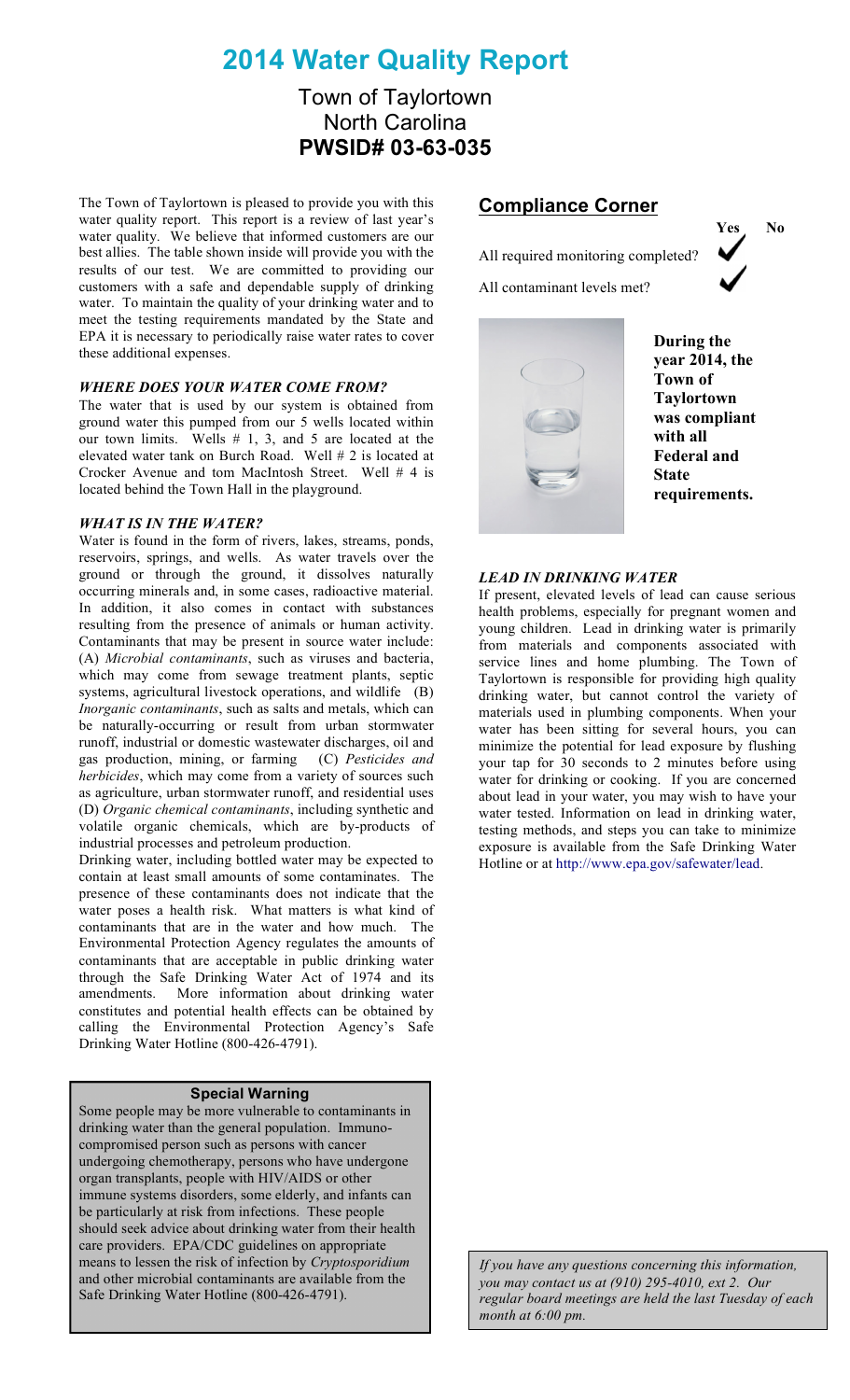### **2014 WATER QUALITY REPORT**

|                                                            | Highest Level            | Maximum                   | Maximum                              |            | Range                                 |                                                                                                              |
|------------------------------------------------------------|--------------------------|---------------------------|--------------------------------------|------------|---------------------------------------|--------------------------------------------------------------------------------------------------------------|
| Compound & Unit                                            | Allowed by<br>Regulation | Contaminant<br>Level Goal | Detected by<br>Town                  | High       | Low                                   | Major Source of Compound                                                                                     |
|                                                            | (MCL)                    | (MGLG)                    | Taylortown                           |            |                                       |                                                                                                              |
| <b>Inorganic Contaminants</b>                              |                          |                           | September 2014                       |            |                                       |                                                                                                              |
| Copper, $mg/l$<br>(Sampled: September 2014)                | $AL = 1.3$               | 1.3                       | 0.103<br>90 <sup>th</sup> Percentile | 0.143      | < 0.050                               | Corrosion of household plumbing<br>systems; erosion of natural deposits;<br>leaching from wood preservatives |
| Lead, ppb<br>(Sampled: September 2014)                     | $AI = 15$                | 15                        | <3.0<br>90 <sup>th</sup> Percentile  | 3.0        | <3.0                                  | Corrosion of household plumbing<br>systems; erosion of natural deposits;<br>leaching from wood preservatives |
| <b>Disinfectants/Disinfection By-Products</b>              |                          |                           |                                      |            | <b>January through December, 2014</b> |                                                                                                              |
| Chlorine, mg/l                                             | $MRDLG = 4.0$            | $MRDL = 4.0$              | $0.774*$                             | 1.4        | 0.48                                  | Water additive used to control<br>microbes                                                                   |
| Total Trihalomethane, ppb<br>(Sampled: February & August)  | 80                       | N/A                       | $1.0*$                               | $\leq 1.0$ | < 1.0                                 | By product of drinking water<br>chlorination.                                                                |
| Total Haloacetic Acid, ppb<br>(Sampled: February & August) | 60                       | N/A                       | $< 2.0*$                             | < 2.0      | < 2.0                                 | By product of drinking water<br>chlorination.                                                                |
| Radiological<br>February, 2014                             |                          |                           |                                      |            |                                       |                                                                                                              |
| Combined radium, pCi/L                                     | 1.1                      | $\mathbf{0}$              | 5                                    | < 1.0      | 1.0                                   | Erosion of natural deposits                                                                                  |

The following secondary contaminants are substances that affect the taste, odor, and/or color of drinking water. These aesthetic contaminants normally do not affect the safety of your water.

| Compound & Unit | Sample Date      | Maximum Detected<br>by the Town of Taylortown | Range<br>High<br>Low | Secondary MCL  |
|-----------------|------------------|-----------------------------------------------|----------------------|----------------|
| Sodium, mg/l    | 7/8/2014<br>2.89 |                                               | N/A                  | N/A            |
| pH              | Dailv            | 7.8                                           | 7.8                  | $6.5$ to $8.5$ |

AL = Action Level is the concentration of a contaminant which triggers a treatment or other requirement which a water system must follow.<br>MCL = Maximum Contaminant Level

 $MCL = Maximum Contaminant Level  
\nMCLG = Maximum Contaminant Level$ 

= Maximum Contaminant Level Goal is the level of a contaminant in drinking water below which there is no known or expected risk to health. MRDLG = Maximum Residual Disinfectant Level Goal is the level of disinfectant in drinking water below which there is no known or expected right to health

MRDL = Maximum Residual Disinfection Level is the highest level of a disinfectant allowed in drinking water.<br>mg/l = milligram per liter, or parts per million

mg/l = milligram per liter, or parts per million<br>ppb = microgram per liter, or parts per billion

ppb = microgram per liter, or parts per billion<br>pCi/L = Picocuries per liter is a measure of t

= Picocuries per liter is a measure of the radioactivity in water.

Running Annual Average

#### *SOURCE WATER ASSESSMENT*

Everyone wants clean, safe drinking water and we assume this naturally resource will always be available to us. However, drinking water can be threatened by many potential contaminant sources (PCS). These include underground storage tanks for gasoline, permitted waste disposal sites, storm water runoff or improper handling of hazardous materials. The Public Water Supply Section of the NC Department of Environment and Natural Resources conducted a source water assessment for each well which is our source water supply. The source water assessment is a determination of the susceptibility of each of the wells' potential to become contaminated by potential contaminant sources. The susceptible rating is determined by combining the contaminant rating (number and location of PCSs within the assessment area) and the inherent vulnerability rating (i.e. characteristics or existing conditions of the watershed and its delineated assessment area). **The susceptibility rating for each of the water supply wells is moderate.** Please note that this rating does not imply poor water quality. The complete SWAP Assessment report for the Taylortown Well Water System may be viewed on the Web at: www.ncwater.org/pws/swap. Note that because SWAP results and reports are periodically updated by the PWS Section, the results available on this web site may differ from the results that were available at the time this CCR was prepared.

If you are unable to access your SWAP report on the web, you may mail a written request for a printed copy to: Source Water Assessment Program – Report Request, 1634 Mail Service Center, Raleigh, NC 27699-1634, or email requests to swap@ncdenr.gov. Please indicate our system the water system name and number (PWSID # 01-84-015), and provide your name, mailing address and phone number. If you have any questions about the SWAP report please contact the Source Water Assessment staff by phone at 919-707-9098.

#### *WATER CONSERVATION TIPS:*

- ✔ Repair dripping faucets by replacing washers. If your faucet is dripping at the rate of one drop per second, you can expect to waste 2,700 gallons per year, which will add to the cost of water and sewer bills.
- Water lawns during the early morning hours when temperatures and wind speeds are the lowest. This reduces losses from evaporation.
- If you wash dishes by hand, fill one half of the sink with soapy water and the other with clean water instead of letting the water run.
- Use a bucket of soapy water to wash your car, or simply place a shut-off nozzle on the end of your hose.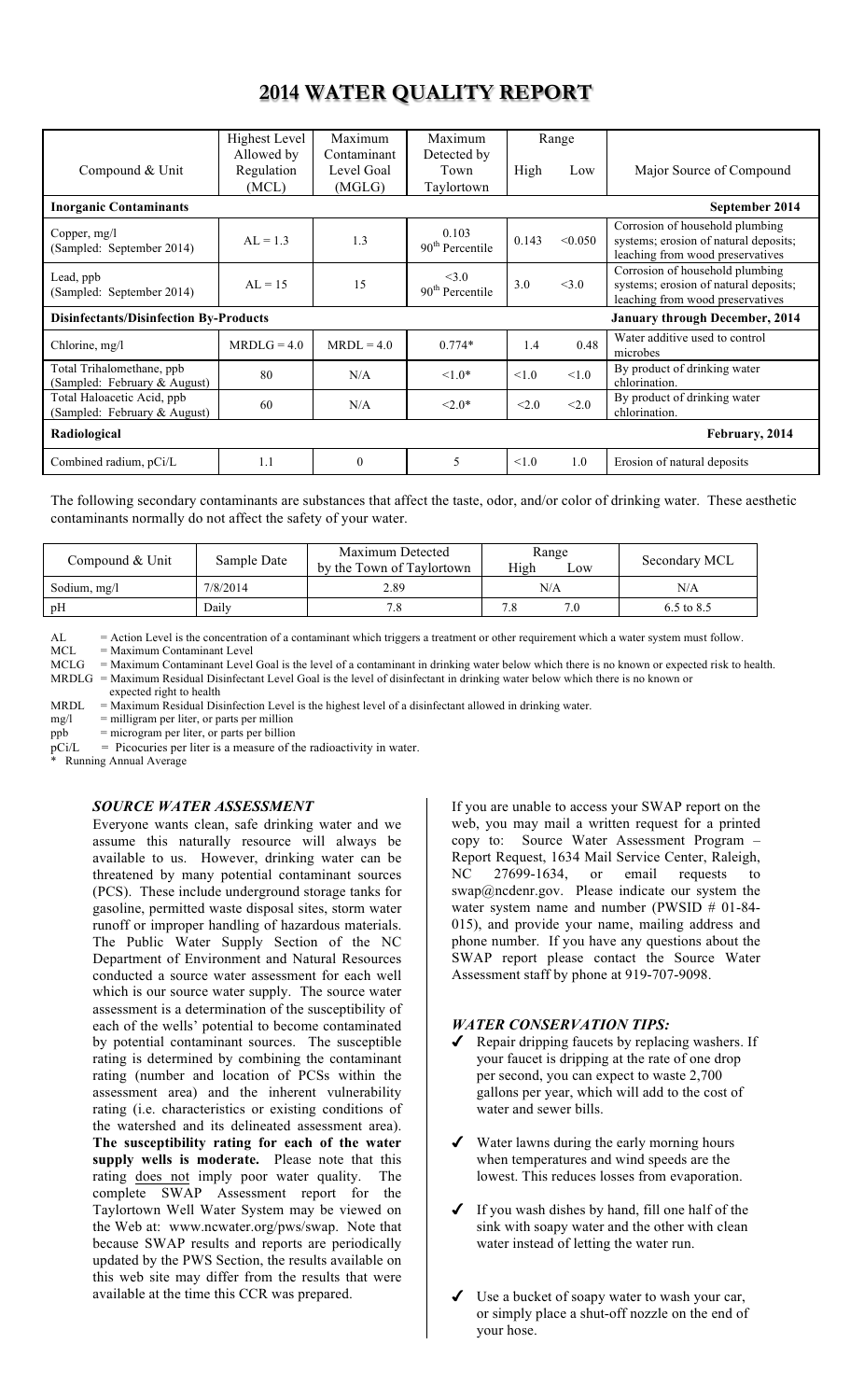## **Consumer Confidence Report Certification Form**

|                                       |                                                                       | <b>Water System Name:</b> Town of Taylortown |                                                                           |  |                                                                                                                                                                                                                                                                                                                                                                                                                                                                                                                                                                                                                                                                                                    |  |  |
|---------------------------------------|-----------------------------------------------------------------------|----------------------------------------------|---------------------------------------------------------------------------|--|----------------------------------------------------------------------------------------------------------------------------------------------------------------------------------------------------------------------------------------------------------------------------------------------------------------------------------------------------------------------------------------------------------------------------------------------------------------------------------------------------------------------------------------------------------------------------------------------------------------------------------------------------------------------------------------------------|--|--|
|                                       |                                                                       |                                              |                                                                           |  | <b>PWS ID#:</b> $\frac{0}{0}$ $\frac{3}{0}$ $\frac{1}{0}$ $\frac{6}{0}$ $\frac{3}{0}$ $\frac{1}{0}$ $\frac{3}{0}$ <b>Report Year:</b> 2014 Population Served: 800                                                                                                                                                                                                                                                                                                                                                                                                                                                                                                                                  |  |  |
|                                       |                                                                       | requirements of 40 CFR 141.204(d).           |                                                                           |  | The Community Water System (CWS) named above hereby confirms that all provisions under 40 CFR parts 141 and 142 requiring the<br>development of, distribution of, and notification of a consumer confidence report have been executed. Further, the CWS certifies the<br>information contained in the report is correct and consistent with the compliance monitoring data previously submitted to the primacy<br>agency by their NC certified laboratory. In addition, if this report is being used to meet Tier 3 Public Notification requirements, as denoted<br>by the checked box below, the CWS certifies that public notification has been provided to its consumers in accordance with the |  |  |
|                                       |                                                                       |                                              |                                                                           |  |                                                                                                                                                                                                                                                                                                                                                                                                                                                                                                                                                                                                                                                                                                    |  |  |
|                                       |                                                                       |                                              |                                                                           |  |                                                                                                                                                                                                                                                                                                                                                                                                                                                                                                                                                                                                                                                                                                    |  |  |
| Delivery Achieved Date: ______ ______ |                                                                       |                                              | Date Reported to State: _______________                                   |  |                                                                                                                                                                                                                                                                                                                                                                                                                                                                                                                                                                                                                                                                                                    |  |  |
|                                       | yes)                                                                  |                                              |                                                                           |  | The CCR includes text which provides mandated Public Notice for a monitoring violation (check box, if                                                                                                                                                                                                                                                                                                                                                                                                                                                                                                                                                                                              |  |  |
|                                       |                                                                       |                                              |                                                                           |  | Check all methods used for distribution (see instructions on back for delivery requirements and methods):                                                                                                                                                                                                                                                                                                                                                                                                                                                                                                                                                                                          |  |  |
| ❏                                     |                                                                       | Paper copy to all                            |                                                                           |  |                                                                                                                                                                                                                                                                                                                                                                                                                                                                                                                                                                                                                                                                                                    |  |  |
| ❏                                     |                                                                       |                                              | Notification of Availability of Paper Copy (other than in the CCR itself) |  |                                                                                                                                                                                                                                                                                                                                                                                                                                                                                                                                                                                                                                                                                                    |  |  |
|                                       | <b>Notification Method</b><br>(i.e. US Mail, door hanger)             |                                              |                                                                           |  |                                                                                                                                                                                                                                                                                                                                                                                                                                                                                                                                                                                                                                                                                                    |  |  |
| □                                     | Notification of CCR URL<br><b>URL: URL: CONSTITUTION</b>              |                                              |                                                                           |  |                                                                                                                                                                                                                                                                                                                                                                                                                                                                                                                                                                                                                                                                                                    |  |  |
|                                       |                                                                       | <b>Notification Method</b>                   |                                                                           |  | (i.e. on bill, bill stuffer, separate mailing, email)                                                                                                                                                                                                                                                                                                                                                                                                                                                                                                                                                                                                                                              |  |  |
| □                                     |                                                                       |                                              | Direct email delivery of CCR (attached? __ or embedded? __ )              |  |                                                                                                                                                                                                                                                                                                                                                                                                                                                                                                                                                                                                                                                                                                    |  |  |
|                                       | Notification Method<br>(i.e. on bill, bill stuffer, separate mailing) |                                              |                                                                           |  |                                                                                                                                                                                                                                                                                                                                                                                                                                                                                                                                                                                                                                                                                                    |  |  |
| □                                     |                                                                       |                                              |                                                                           |  | Newspaper (attach copy) What Paper? ____________________________Date Published: __________                                                                                                                                                                                                                                                                                                                                                                                                                                                                                                                                                                                                         |  |  |
|                                       |                                                                       | Notification Method _______                  |                                                                           |  | (i.e. US Mail, on bill, bill<br>stuffer, door hanger, a postcard dedicated to the CCR, or email)                                                                                                                                                                                                                                                                                                                                                                                                                                                                                                                                                                                                   |  |  |
| □                                     |                                                                       |                                              |                                                                           |  | "Good faith" efforts (in addition to the above required methods) were used to reach non-bill paying consumers<br>such as industry employees, apartment tenants, etc. Extra efforts included the following methods:                                                                                                                                                                                                                                                                                                                                                                                                                                                                                 |  |  |
|                                       |                                                                       |                                              |                                                                           |  |                                                                                                                                                                                                                                                                                                                                                                                                                                                                                                                                                                                                                                                                                                    |  |  |
|                                       | ⊔                                                                     |                                              | mailing the CCR to postal patrons within the service area                 |  |                                                                                                                                                                                                                                                                                                                                                                                                                                                                                                                                                                                                                                                                                                    |  |  |
|                                       | $\Box$                                                                |                                              |                                                                           |  | advertising the availability of the CCR in news media (attach copy of announcement)                                                                                                                                                                                                                                                                                                                                                                                                                                                                                                                                                                                                                |  |  |
|                                       | ❏                                                                     |                                              | publication of the CCR in local newspaper (attach copy)                   |  |                                                                                                                                                                                                                                                                                                                                                                                                                                                                                                                                                                                                                                                                                                    |  |  |
|                                       | ❏                                                                     |                                              |                                                                           |  | posting the CCR in public places such as: (attach list if needed) ______________                                                                                                                                                                                                                                                                                                                                                                                                                                                                                                                                                                                                                   |  |  |
|                                       | ❏                                                                     |                                              | businesses, and large private employers                                   |  | delivery of multiple copies to single bill addresses serving several persons such as: apartments,                                                                                                                                                                                                                                                                                                                                                                                                                                                                                                                                                                                                  |  |  |

❑ delivery to community organizations such as: (attach list if needed)